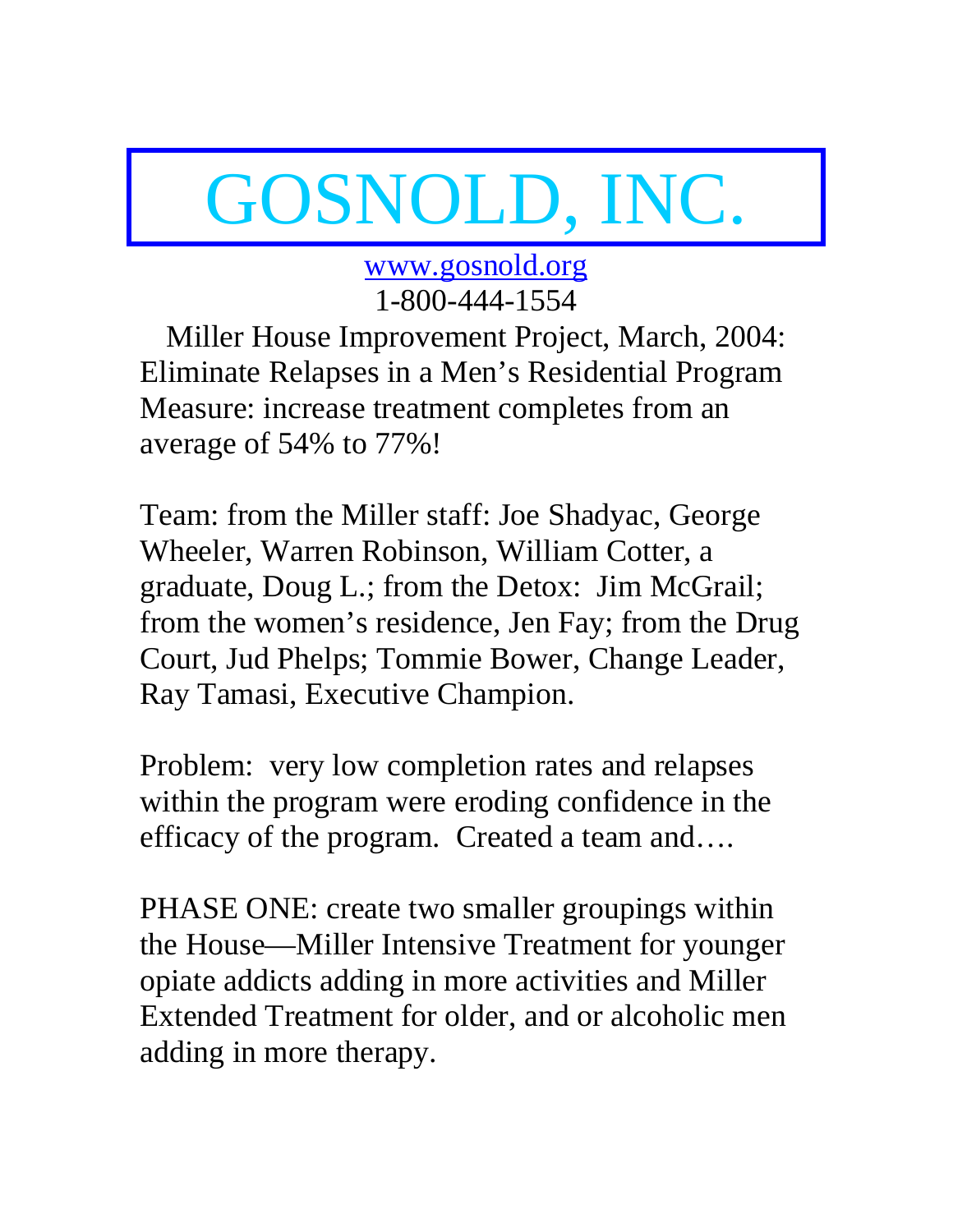PHASE TWO: adapt PDSA cycle for core of group activity for Miller Intensive Treatment (m.i.t.) when phase one upgrades of additional activity and staff do not produce cohesion or abstinence. "P.D. measure A" or PDMA group appears promising.

PHASE THREE: add in engagement strategies starting with an assessment—now a "walk through of the addiction history", 12 exercises, such as *STIMELINES* **SEXUAL OF TYPICAL DAY USING** \$ COST ANALYSIS CD/MUSIC OF OUR USE.

PHASE FOUR: add change history. Develop goals grid to provide a realistic picture:

*Goals + Challenges + Cons (competing commitments) + Positive Motivation = PLAN and PDMA*.

Goal development becomes a process *with* patient.

PHASE FIVE: "Building Recovery" as a sequence is developed, training and refinement continues. Start PDMA use at women's residence.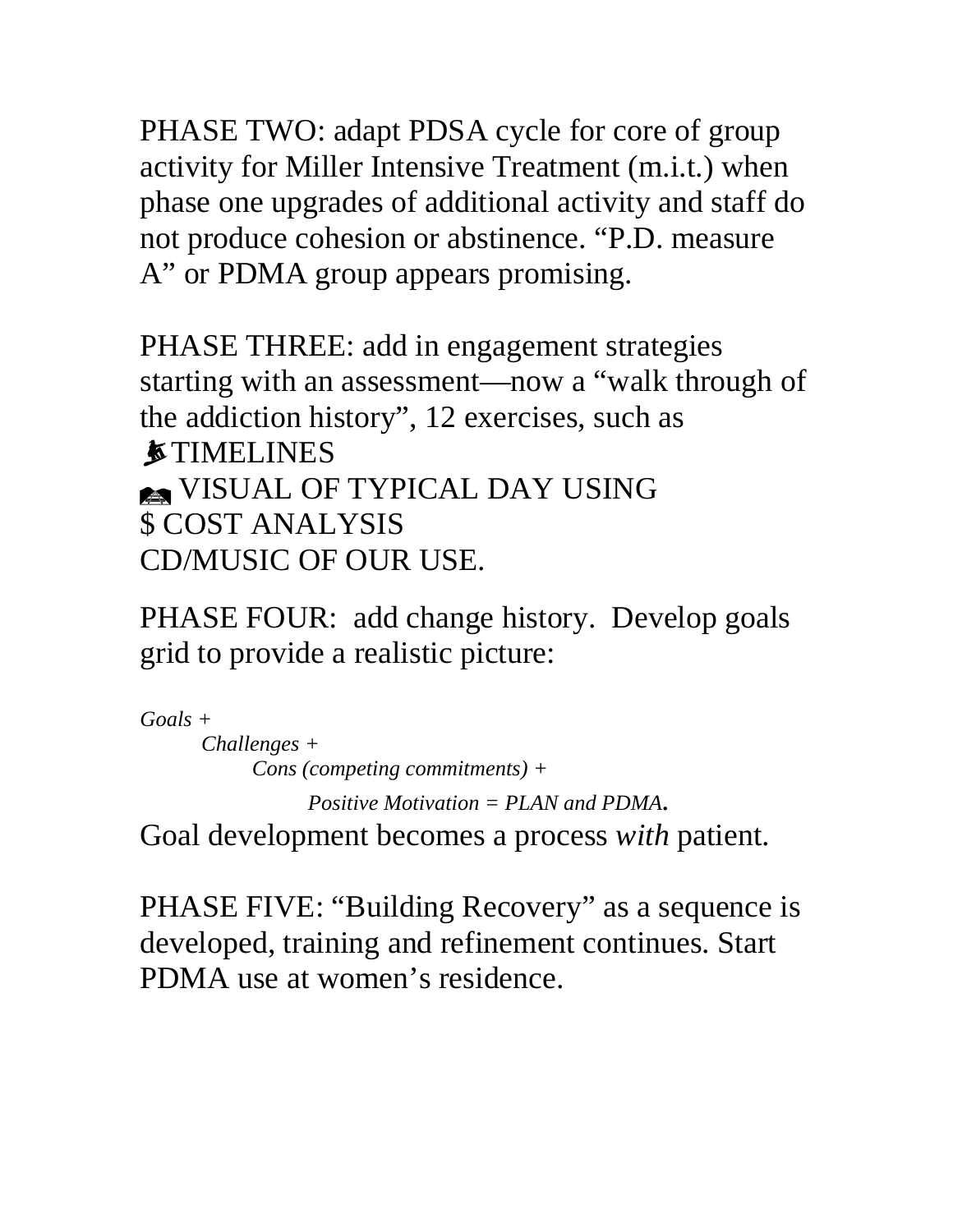## {ζξψθPLAN DO MEASURE ACTτ{ζξψ

## Plan Do Measure Act *SAMPLE*

Sleepless in Falmouth

### **PROBLEM AREA: Physical DATE:**

PROBLEM: What are you trying to accomplish?

Can't sleep/ want to sleep

PLAN: (list things that could help) warm milk, shower before bed, don't take a nap, wake up on time, drink sleepy time tea, don't drink coffee after noon.

DO: pick ONE ACTION you think will help the problem: will try a shower before bed time for two days

MEASURE: How will you know if your change is an improvement? That is your measure.

I want to sleep for 5 hours not 2 a night

**How long will your PDMA STUDY CYCLE last?** 

Three nights.

| "Y"           | <b>PLAN</b>    | DO        | <b>MEASURE</b> |        | ACT      | $\mathbf{v}$ |
|---------------|----------------|-----------|----------------|--------|----------|--------------|
| <b>MONDAY</b> | <b>TUESDAY</b> | Wednesday | Thursday       | Friday | Saturday | Sunday       |
|               | shower         | Shower    | Sleepy         |        |          | Sleep        |
| shower        |                | At 12:00  | Tea+shower     |        |          | $tea +$      |
|               |                |           |                |        |          | exercise     |
|               | 4 hours        | 5 hours   | 6 hours        |        |          | 6 hours      |
|               |                |           |                |        |          |              |
| 3 hours       |                |           |                |        |          |              |
| sleep         |                |           |                |        |          |              |
|               |                |           |                |        |          |              |
| Up at $6$     | Up at $6$      |           |                |        |          |              |
| Bed at        | Bed at         |           |                |        |          |              |
| 12:30         | 12:00          |           |                |        |          |              |
| felt tired    | felt I         |           |                |        |          |              |
|               | missed         |           |                |        |          |              |
|               | out            |           |                |        |          |              |

ACT: Did your plan work? What changes do you need to make to achieve your goal? : Keep shower add sleepy tea add exercise during day.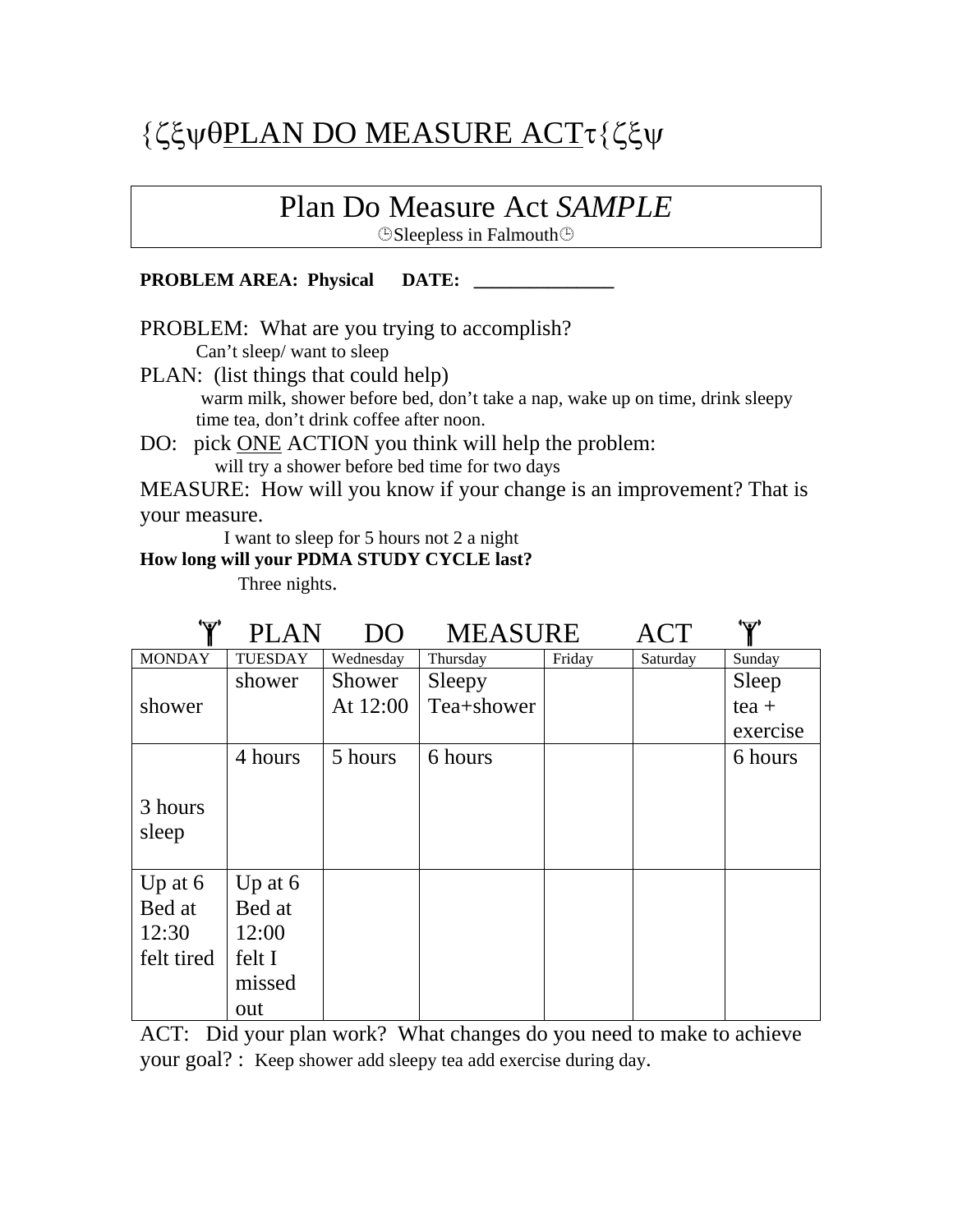RESULTS OF MILLER IMPROVEMENT: Average treatment completes rise from 54% to 77% in five months. Sustaining abstinence rates, post-residential treatment, look very promising at five months.



The Building Recovery process has two major goal areas: Increase patient engagement in assessment, priority building, in making choices during treatment, executing plans, and analyzing results. The second goal was to shift the counselor-patient transaction balance by providing structures where the patient's needs and life history would guide the treatment. The assessment was expanded to serve as a virtual walk through of the addiction history. The change history picks up patterns, which will inform the counselor and the patient about motivation and challenges. The goal development process cannot be completed without major input from the patient. The Plan Do Measure Act (PDMA) group process places the choice of change with the patient, mandating a coaching relationship for the counselor. PDMA provides a mechanism to break down the overwhelming problems of early abstinence in a context of group support and feedback.